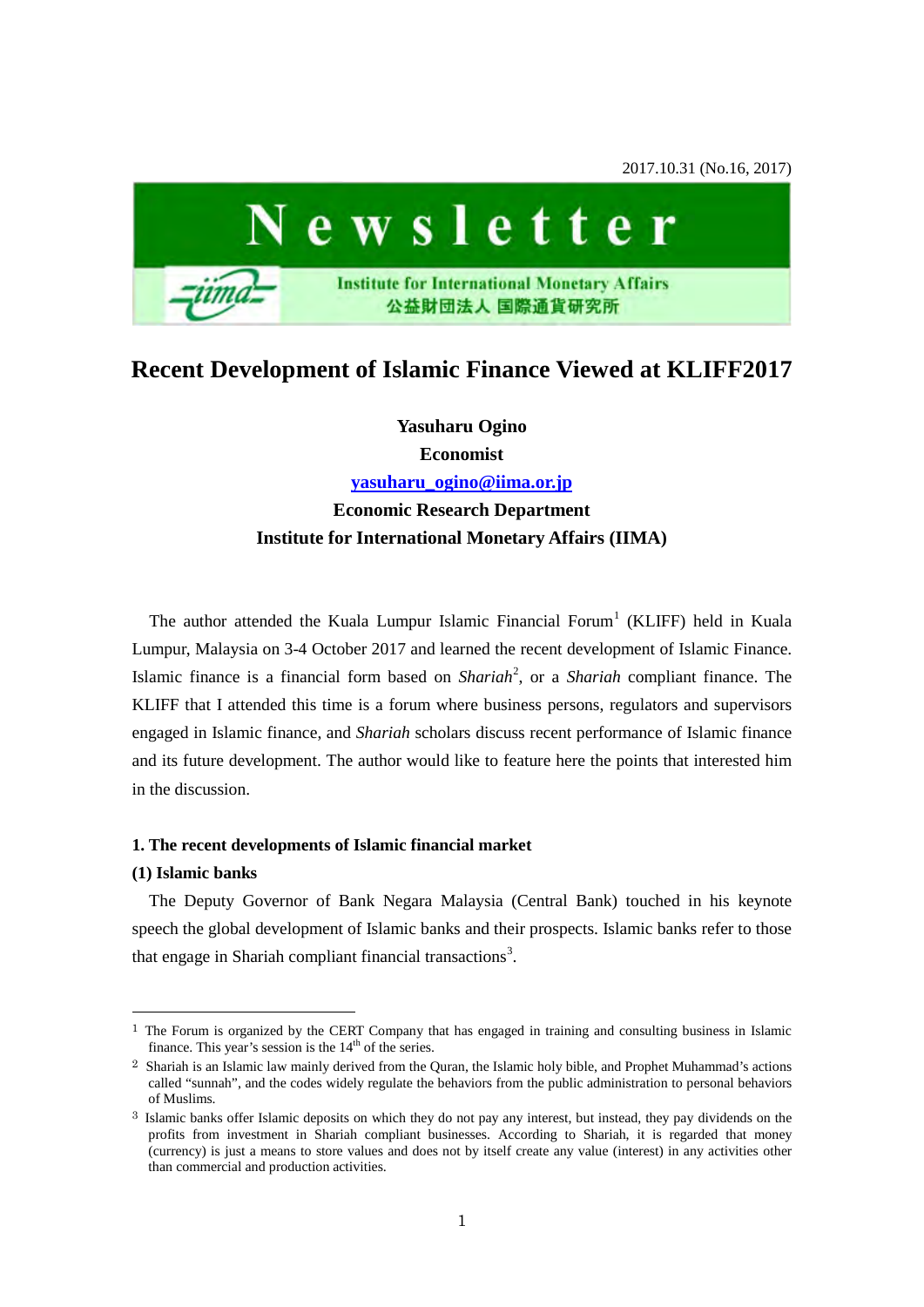The global Islamic financial assets amounted to \$1.9 trillion in 2016, quadrupling from the level of 2006 (\$0.[4](#page-1-0)6 trillion)<sup> $4$ </sup> (Chart 1). Also in the Islamic financial centers, the presence of Islamic banks has been increasing year after year. Islamic banks used to offer financial services mainly directed to household, including *[Murabahah](https://en.wikipedia.org/wiki/Murabaha)* (cost plus loan) and *Ijar* [\(leasing\)](https://en.wikipedia.org/wiki/Leasing). However, he stressed, that in line with the recent rapid growth of fintech such as crowdfunding and P2P transactions<sup>[5](#page-1-1)</sup>, they are required from now on to build a new business model that promotes loans and investment to SMEs (especially those of start-ups) and supports *haral economy*<sup>[6](#page-1-2)</sup>. In fact, interest in fintech is very strong also in Islamic financial world, and it seemed that the consciousness that they need to digitalize the existing financial services and actively utilize the high technology such as  $I\circ T^7$  $I\circ T^7$  and big data is as strong in Islamic financial business as in conventional<sup>[8](#page-1-4)</sup> banking industry.



(Source) Islamic Financial Services Board

#### **(2) Sukuk market and its challenges**

1

In the Session on Sukuk (Islamic bonds<sup>[9](#page-1-5)</sup>), the CEO of Cagamas<sup>[10](#page-1-6)</sup>, the National Mortgage Corporation, spoke on the present situation and challenges of the sukuk market. He told that it is necessary to diversify issuers as about 80% of the issuers in the current sukuk market are

<span id="page-1-0"></span><sup>4</sup> Aggregates of Islamic bank assets, sukuk, Shariah compliant funds, and takaful (Islamic insurance).

<span id="page-1-1"></span><sup>5</sup> A P2P (Peer to Peer )transaction means a one-on-one transaction directly made on the web network without going through a server.

<span id="page-1-3"></span><span id="page-1-2"></span><sup>6</sup> Industries authorized by the tenets of Islam, representative of which is a halal food industry.

<sup>7</sup> IoT (Internet of Things )is a scheme that connect and mutually control various things on the internet.

<span id="page-1-4"></span><sup>&</sup>lt;sup>8</sup> "Conventional" transaction means in this context a traditional (ordinary) financial transaction that is worldly conducted, rather than the Shariah compliant financial transactions.

<span id="page-1-5"></span><sup>&</sup>lt;sup>9</sup> Bonds issued in compliance with the Shariah. While avoiding the accruing of interest rate that is forbidden by Islam, it instead realizes the same economic function as the conventional bonds by paying to investors profits or fees that accrue from the actual properties or their transactions.

<span id="page-1-6"></span><sup>10</sup> The Cagamas has issued RMBS backed by the conventional mortgage loans and sukuks backed by Islamic compliant mortgage loans. As the external rating agency (RAM) gives the Cagamas an AAA rating, the sukuks issued by the Cagamas have attracted strong demands from institutional investors such as domestic pension funds, government investment funds and Islamic financial institutions.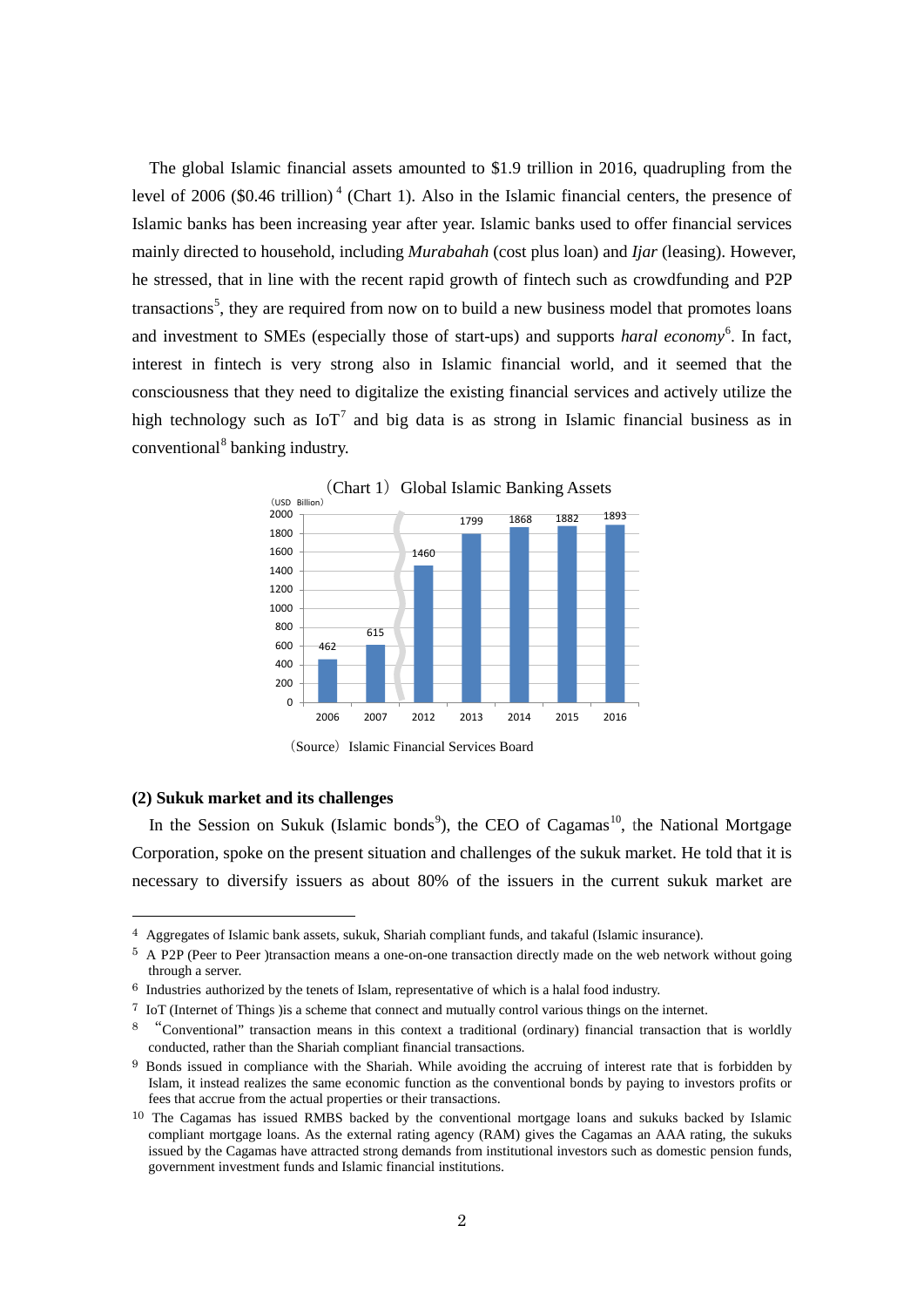accounted for by those in the regions and countries with many Moslem population such as Asia (Indonesia and Malaysia) and  $GCC<sup>11</sup>$  $GCC<sup>11</sup>$  $GCC<sup>11</sup>$  (Saudi Arabia, UAE, etc.) (Chart 2). He also pointed out the need to diversify the investors as the market has not attracted many foreign investors from countries other than those where Islamic finance has already become popular.

The Cagamas is discussing to issue a sukuk denominated in dollars and backed by assets of Islamic compliant mortgage loans. By denominating it in dollars, he said, it intends to minimize the foreign exchange risks and meet the needs of foreign investors in advanced economies as well.

(Chart 2) Issuance of Sukuk by Issuer in 2016



(Source) Bank Negara Malaysia

## **(3) Islamic capital market**

1

The Managing Director of Development and Islamic Markets of Securities Commission Malaysia discussed the development and outlook of the Islamic capital market (ICM) in Malaysia. In the Malaysian ICM, the government of Malaysia took a leading role to implement various policy measures such as preferential taxation on the issuance of sukuk and codification of Shariah standards<sup>[12](#page-2-1)</sup> so that the ICM does not fall behind the conventional finance. As a result, he added, not only Malaysia has grown to have the largest sukuk market in the world in the past decade, but also domestically the size of the ICM has caught up with the size of the conventional money market in the last 20 years.

On the other hand, he referred to the slowness of the ICM in catching up with the conventional financial industry in which the ESG investment<sup>[13](#page-2-2)</sup> has seen a rapid growth. According to the Islamic religion, such actions are thought right as to give something as charity to the socially vulnerable like the needy and handicapped. In spite of its affinity to ESG investment, a gap has been spreading in this area between the Islamic finance and conventional

<span id="page-2-0"></span><sup>11</sup> Stands for Gulf Corporation Council which consists of Saudi Arabia, the UAE, Bahrain, Qatar, Kuwait, and Oman.

<span id="page-2-1"></span><sup>&</sup>lt;sup>12</sup> Represents standards to evaluate the eligibility under Shariah of Islamic financial transactions in general,

<span id="page-2-2"></span> $13$  Investments that emphasize the environmental and social aspects as well as corporate governance.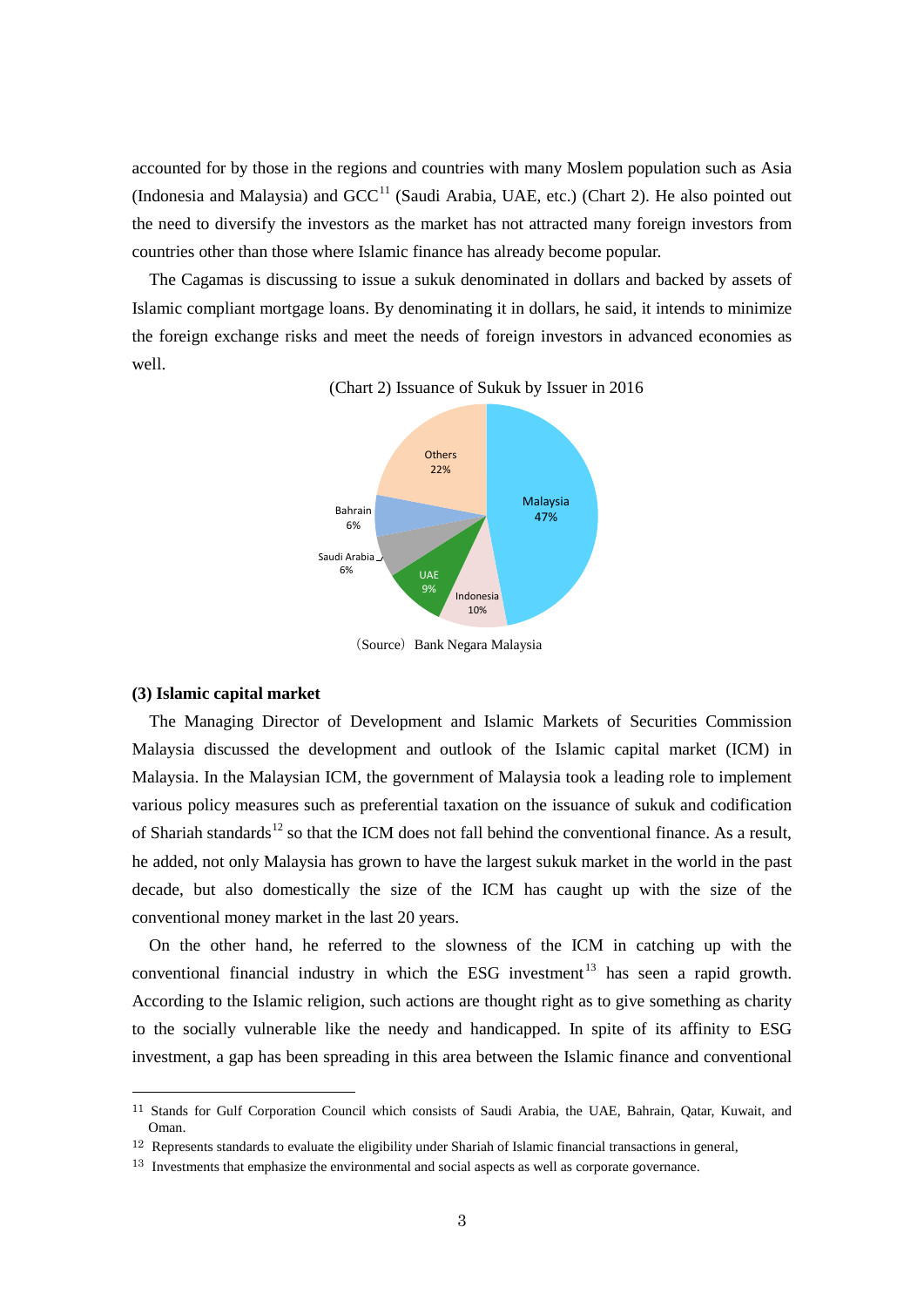finance and a sense of crisis has been developing within the SC. In this context, the Managing Director emphasized the following areas as three key priorities for further promoting a sustainable development of the Islamic capital market: (i) sustainable and responsible investment (SRI), (ii) investment in infrastructure projects through PPP (Public Private partnership) and other initiatives (project sukuk and shariah-compliant investment funds, etc.), and (iii) promotion of waqf funds (discussed below). He expressed the SC's hope to more popularize green sukuk incorporating these factors and shariah-compliant investment funds.

## **2. Utilization of waqf in Islamic finance**

Waqf is a kind of zakat (charity) that represents actions to donate a portion of one's income to charity projects and the like or contribute to the public services to fill their administration costs. Zakat is an act to give part of one's income to the needy people, and it is included as one of the five pillars of Islam<sup>[14](#page-3-0)</sup> required for Muslims under the Islamic religion. Waqf is utilized for construction of mosques and their administration and maintenance, and support for the needy.

As noted above, ESG investments have been accelerated in the conventional finance, and Islamic finance industry also plans to promote investment and loans based on waqf which has an affinity to  $ESG<sup>15</sup>$ . During the course of panel discussions, some cases were introduced such as the waqf sukuk issued for a sheep breeding industry in New Zealand<sup>[16](#page-3-2)</sup>, waqf fund to finance Larkin Sentral Terminal project, a bus terminal in Johore Province in Southern Malaysia<sup>[17](#page-3-3)</sup>. The new types of Islamic finance of waqf sukuk or Islamic investment funds related to waqf will further increase in the time to come.

# **3. Dana Gas Problem**

1

The Dana Gas problem is a case where Dana Gas, a gas company headquartered in Sharjah of the UAE, declared its mudarabah<sup>[18](#page-3-4)</sup> sukuk (due in September 2017) invalid just before the day of maturity and urged to exchange it with a new sukuk on the ground that the original sukuk was not Shariah-compliant from the time of its issuance. As the exchange was proposed between the original sukuk (US\$700 million) that was deemed as not compliant with Shariah and the new

<span id="page-3-0"></span><sup>14</sup> Five pillars of Islam consist of Shahada (confession of Faith), Salat (Prayer), Sawm (Fasting), Haji (Pilgrim to Mecca), and Zakat (Charity).

<span id="page-3-1"></span><sup>15</sup> "Value-based Intermediation: Strengthening the Roles and Impact of Islamic Finance" Bank Negara Malaysia, 20 July 2017

<span id="page-3-2"></span><sup>&</sup>lt;sup>16</sup> This is a scheme to donate sheep meat to the needy during the id al-adha (feast of sacrifice of Islam). Sheep are to be slain in the way compatible with the Shariah. Charity is also made at various places for the sake of sheep skin and sheep wool other than sheep meet.

<span id="page-3-3"></span><sup>&</sup>lt;sup>17</sup> Waqf fund that uses a trust account was adopted for groups of low income earners or single mothers to reduce or exempt the user fees on shops in the bus terminal.

<span id="page-3-4"></span><sup>&</sup>lt;sup>18</sup> It is a scheme where a provider of funds (depositor or investor) provides funds to a bank, which in turn invests the collected funds in a business operator to implement a project. The profits (and losses) from the business are distributed to the business operator, bank and fund provider according to a predetermined proportion.